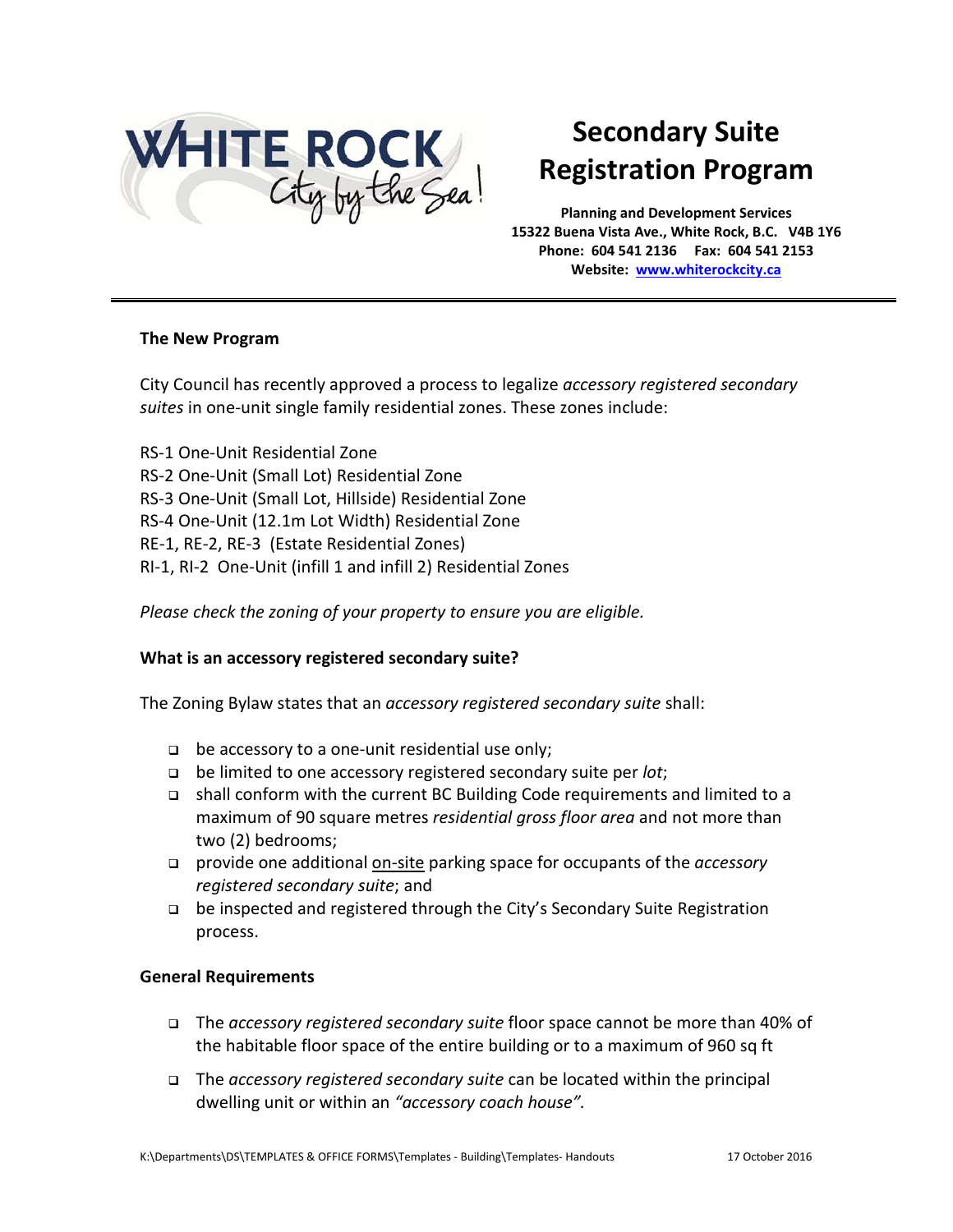- One (1) additional off street parking space must be provided for the *accessory registered secondary suite* in addition to the parking already required for the main house. The *accessory registered secondary suite* minimum parking space dimensions are 2.5m (8'- 0'') in width by 5.2m (17'-0'') in length. The *accessory registered secondary suite* parking space cannot block access to the main residential parking area. The City encourages the use of pervious parking surfaces for the additional parking space (i.e. grasscrete paving stones).
- RI-1 driveway width requirements restrict the additional space to tandem.
- For new homes, permits and inspections of the suite can be included as part of the overall permit and inspection process.

#### **Construction Requirements**

Please note that the following are guidelines and may or may not apply in each circumstance. For more comprehensive details refer to the current British Columbia Building Code Section 9.36.

#### Fire Sprinklered Residences

- $\Box$  Hardwired photoelectric type smoke alarm to be installed in the main residence, in each bedroom and in the suite living area. Photoelectric type alarms are less prone to nuisance false alarms.
- Exterior suite door to be hinged using a sliding door as your only exit door not permitted.
- If you have an interconnecting door between suite and main residence the door, frame and self-closing devise must have a ULC 20 minute rating.
- □ Heating and ventilation ducts are not permitted to be interconnected.
- Independent heating system required. This could include: electrical baseboards, hot water or gas appliance rated to heat entire space. (i.e.; gas fireplace)
- Central Vacuum systems are not permitted to be interconnected.
- $\Box$  A ventilation system is required for the suite and could be as simple as a continuously running bathroom fan and 6'' passive make-up air duct from the exterior.
- A fire separation is required between the main residence and suite. This can be achieved with ½" gypsum board on the walls and 5/8'' gypsum board on the ceilings. This is often typical construction in modern single dwelling houses making upgrading minimal.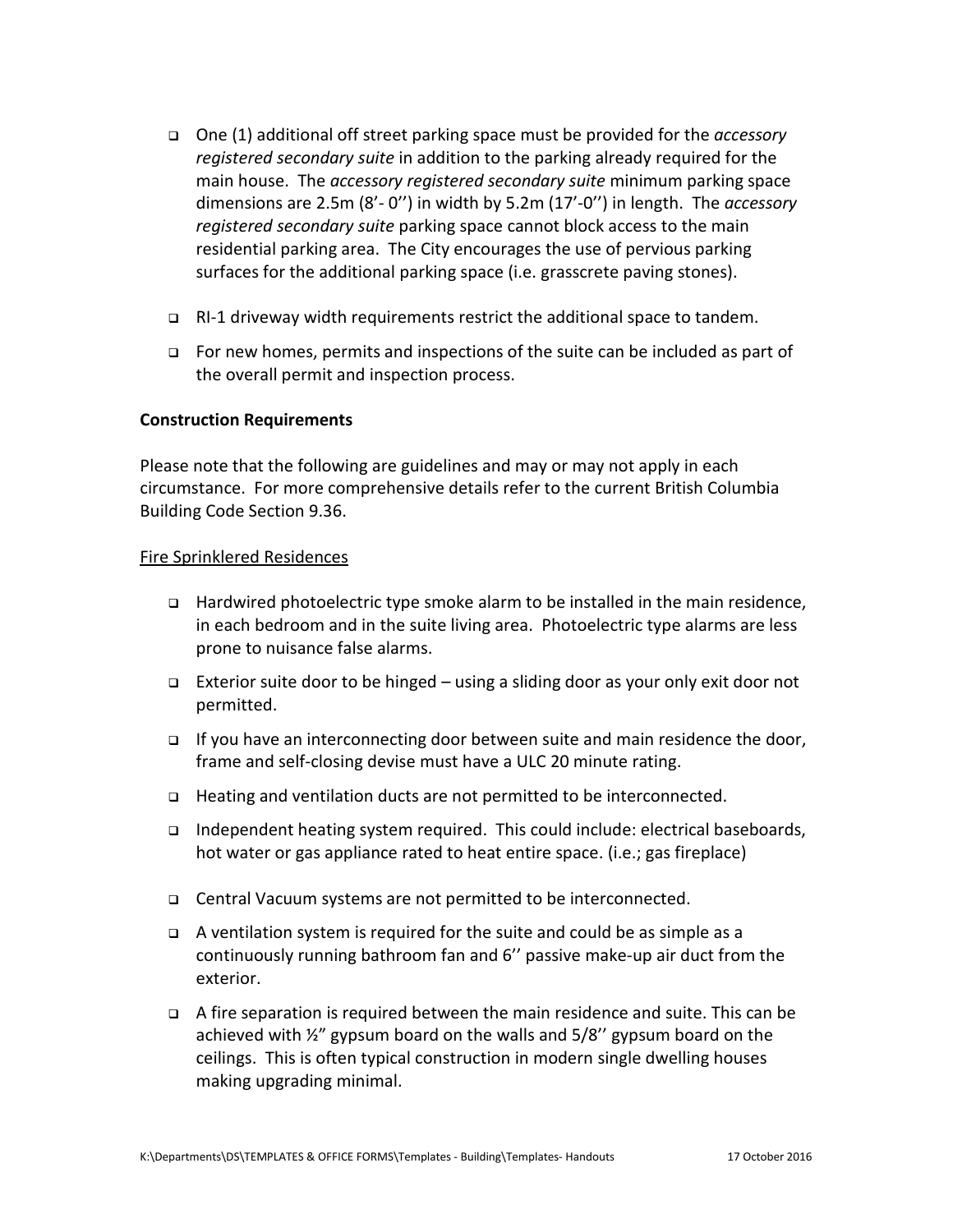- **IMinimum headroom height in suite shall be not less then 2.0m (6'-7'').**
- □ Pot lights are not permitted

# Non-Sprinklered Residences

If you have a non-sprinklered existing suite or wish to construct a suite in a nonsprinklered residence you must meet the full BC Building Code Section 9.36 standards for secondary suites.

Specific considerations under Section 9.36 of the BC Building Code include:

- Hardwired photoelectric smoke alarms are required in the main residence, in each bedroom and the suite. These alarms must be interconnected and conform to CAN/ULC S531 standard.
- Exterior suite door to be hinged using a sliding door as your only exit door not permitted.
- $\Box$  If you have an interconnecting door between suite and main residence the door, frame and selfclosing devise must have a ULC 20 minute rating.
- □ Heating and ventilation ducts cannot be interconnected.
- Central Vacuum systems are not permitted to be interconnected.
- Independent heating system required. This could include: electrical baseboards, hot water or gas appliance rated to heat entire space. (i.e. gas fireplace)
- A ventilation system is required for the suite and could be as simple as a continuously running bathroom fan and 6'' passive make-up air duct from the exterior.
- $\Box$  A separation between the main residence and suite is required with a minimum fire resistant rating of 30 minutes. This can be achieved with  $\frac{1}{2}$  " gypsum board on the walls and 5/8'' gypsum board on the ceilings. This is often typical construction in modern single dwelling houses making upgrading minimal.
- **IMinimum headroom height in suite shall be not less then 2.0m (6'-7'').**
- □ Pot lights are not permitted

# **Plan Requirements**

#### Floor Plans

To apply for the Building Permit you will need two (2) copies of the Floor Plan of the suite with the following information: